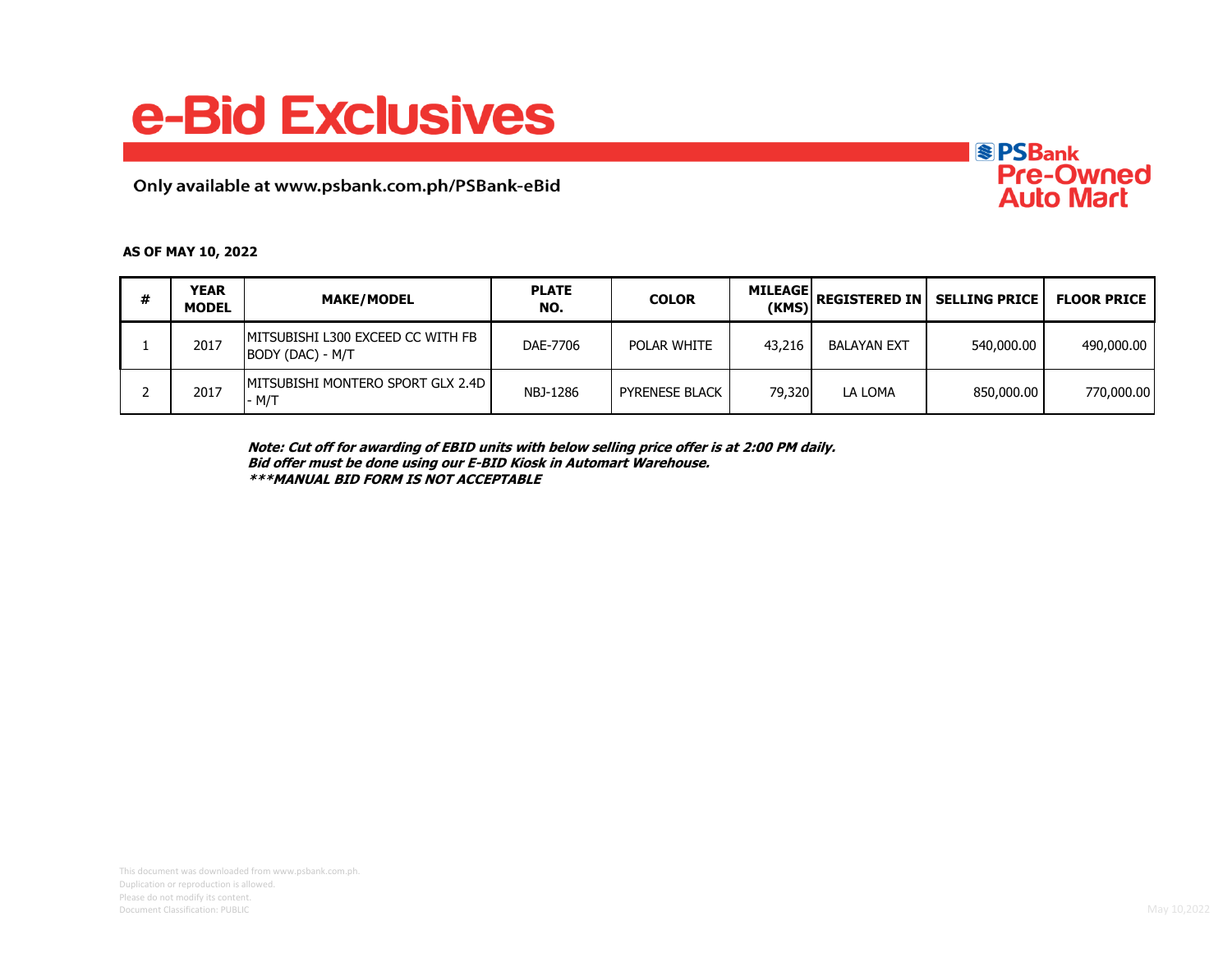

**AS OF MAY 10, 2022**

| # | <b>YEAR</b><br><b>MODEL</b> | <b>MAKE/MODEL</b>                                                 | <b>PLATE</b><br>NO.    | <b>COLOR</b>        | <b>MILEAGE</b><br>(KMS) | <b>REGISTERED IN</b>  | <b>SELLING PRICE</b> | <b>FLOOR PRICE</b> |
|---|-----------------------------|-------------------------------------------------------------------|------------------------|---------------------|-------------------------|-----------------------|----------------------|--------------------|
| 1 | 2019                        | FORD RANGER 2.0 WILDTRAK (TURBO)<br>4X2 - M/T                     | CAQ-7259               | <b>METEOR GRAY</b>  | 53,157                  | <b>REGION 3</b>       | 940,000.00           | 850,000.00         |
| 2 | 2018                        | FORD RANGER 3.2L WILDTRAK 4X4 -<br>M/T                            | NAY-2129               | <b>METEOR GRAY</b>  | 27,925                  | PASIG                 | 970,000.00           | 880,000.00         |
| 3 | 2018                        | HONDA BR-V 1.5 S CVT - A/T                                        | CAO-9877               | LUNAR SILVER        | 40,856                  | <b>MALOLOS</b>        | 621,000.00           | 567,000.00         |
| 4 | 2021                        | HONDA CITY 1.5S CVT - A/T                                         | E2-W564                | <b>IGNITE RED</b>   | 5,473                   | LA LOMA               | 790,000.00           | 720,000.00         |
| 5 | 2016                        | HYUNDAI ELANTRA GLS 2.0L - A/T                                    | MP-6821                | POLAR WHITE         | 59,881                  | <b>NAGA</b>           | 495,000.00           | 450,000.00         |
| 6 | 2016                        | <b>HYUNDAI GRAND STAREX 2.5 CRDI GLS</b><br>FL (DSL-SWIVEL) - A/T | NAB-9715 / MP-<br>7984 | H.M. + DARK GRAY    |                         | 96,042 MUNTINLUPA EXT | 990,000.00           | 891,000.00         |
| 7 | 2019                        | HYUNDAI H100 2.5 CRDI GL 6MT<br>DROPSIDE - M/T                    | DAN-7707 / K0-<br>K135 | <b>CREAMY WHITE</b> | 29,211                  | <b>BACOOR</b>         | 684,000.00           | 621,000.00         |
| 8 | 2021                        | HYUNDAI H100 2.5 CRDI GL 6MT PE<br>SHUTTLE - M/T                  | K1-X602                | <b>CREAMY WHITE</b> | 19,085                  | MUNTINLUPA            | 981,000.00           | 891,000.00         |
| 9 | 2018                        | ISUZU MU-X 3.0L 4X2 LS-A A/T EURO 4 -<br>A/T                      | NBT-6442               | SILKY PEARL WHI     | 79,896                  | <b>NCR</b>            | 1,150,000.00         | 1,040,000.00       |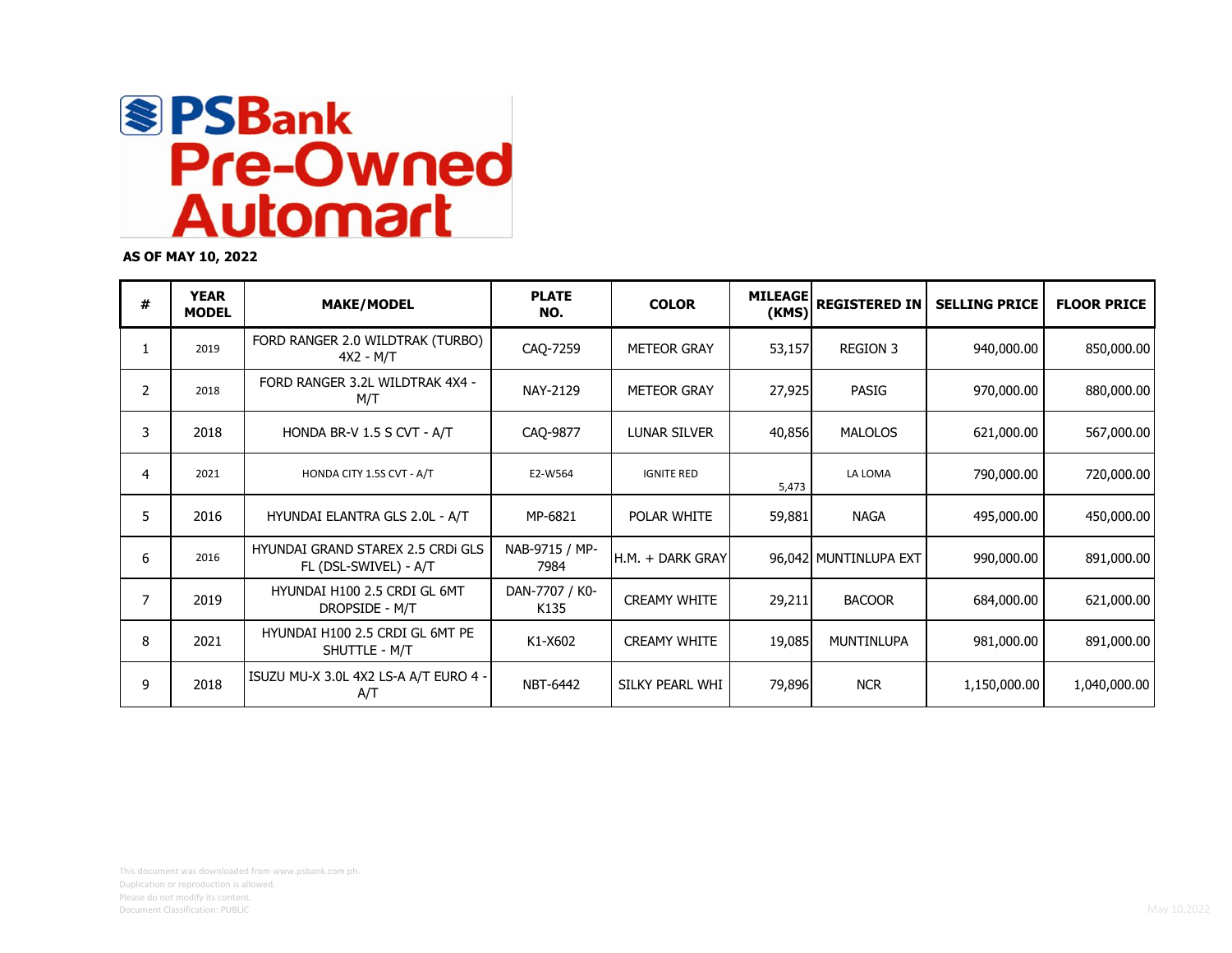| 10 | 2019 | KIA K2500 KARGA SINGLE CAB W/ DUAL<br>$AC - M/T$       | NEU-9064 / X0-<br>D604 | <b>CLEAR WHITE</b>                  | 36,929 | <b>MUNTINLUPA</b>     | 693,000.00   | 630,000.00   |
|----|------|--------------------------------------------------------|------------------------|-------------------------------------|--------|-----------------------|--------------|--------------|
| 11 | 2021 | MITSUBISHI L300 2.2D CC - M/T                          | DAU-9055               | POLAR WHITE                         | 13,236 | <b>LIPA</b>           | 780,000.00   | 710,000.00   |
| 12 | 2017 | MITSUBISHI MIRAGE G4 GLS 1.2G - M/T                    | B1-A417                | <b>SUNDANCE</b><br><b>ORANGE</b>    | 40,070 | <b>QUEZON CITY</b>    | 297,000.00   | 270,000.00   |
| 13 | 2018 | MITSUBISHI PAJERO GLS 3.2D 4X4 - A/T                   | DAD-3439               | <b>DIAMOND BLACK</b><br><b>MICA</b> | 50,145 | <b>BACOOR</b>         | 1,683,000.00 | 1,521,000.00 |
| 14 | 2019 | MITSUBISHI XPANDER 1.5G GLS - A/T                      | DAO-5415 / B6-<br>M958 | <b>TITANIUM GRAY</b>                | 39,323 | SAN PEDRO EXT         | 700,000.00   | 630,000.00   |
| 15 | 2018 | NISSAN NP300 NAVARA 2.5 NCAP 4X2 EL<br>7 CALIBRE - A/T | NAQ-5091 / F0-<br>T419 | <b>BRILLIANT SILVER</b>             |        | 56,012 MUNTINLUPA EXT | 790,000.00   | 720,000.00   |
| 16 | 2019 | NISSAN NP300 NAVARA NCAP 2.5L 4X4<br><b>VL 7 - A/T</b> | CAT-3737               | <b>GALAXY BLACK</b>                 | 51,983 | <b>REGION 3</b>       | 1,050,000.00 | 950,000.00   |
| 17 | 2019 | NISSAN TERRA 2.5 VE 4X2 - A/T                          | NED-8629               | <b>BRILLIANT SILVER</b>             | 30,123 | MUNTINLUPA            | 1,160,000.00 | 1,050,000.00 |
| 18 | 2020 | NISSAN TERRA 2.5L EL 4X2 - M/T                         | F2-Y378                | <b>GALAXY BLACK</b>                 | 44,771 | MUNTINLUPA            | 945,000.00   | 855,000.00   |
| 19 | 2017 | SUZUKI CELERIO 1.0 GL MC - M/T                         | <b>NBC-6924</b>        | PEARL ABLAZE                        |        | 57,833 MUNTINLUPA EXT | 234,000.00   | 216,000.00   |